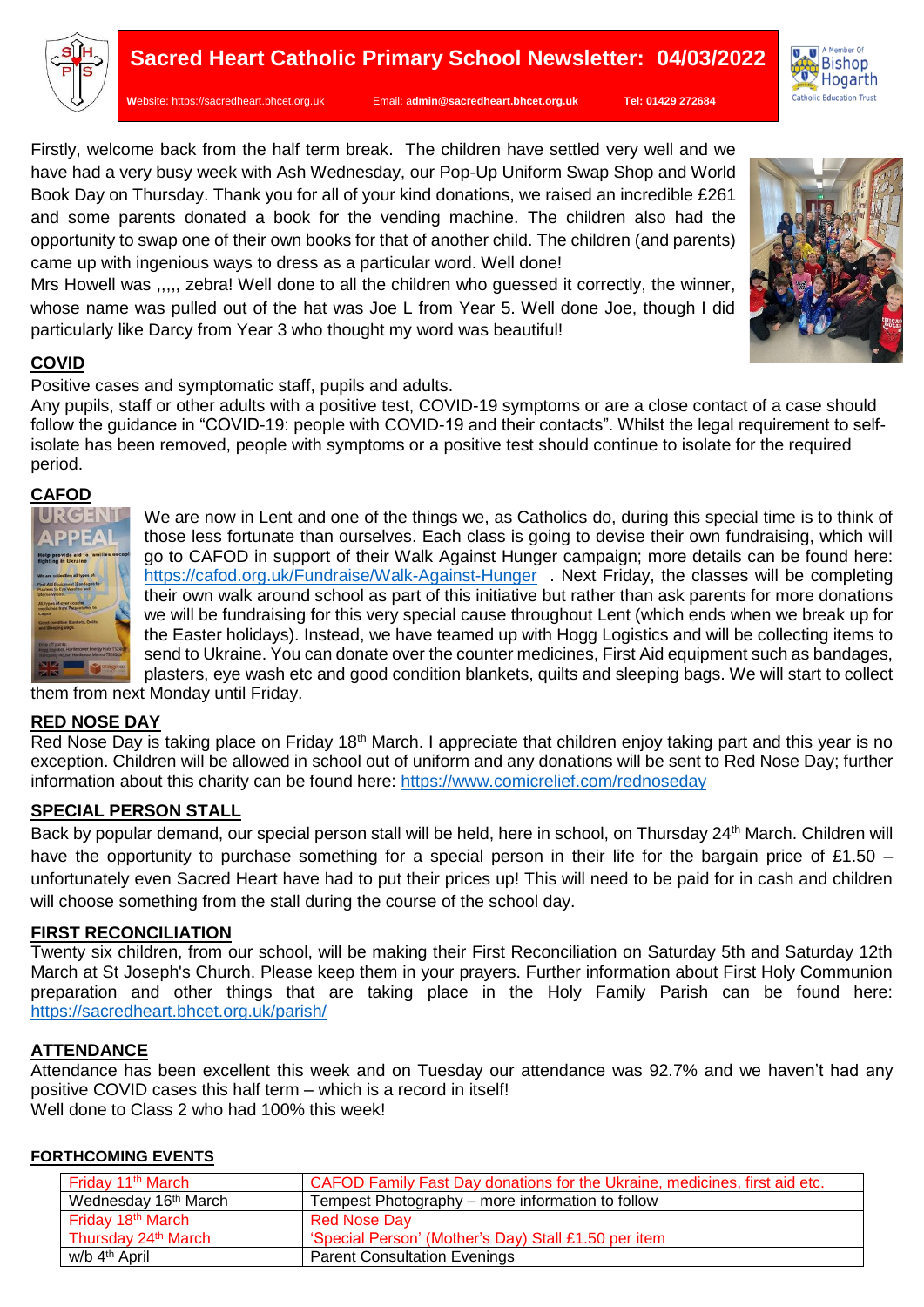|                                 | ∟4th<br>April<br>' hursdav | r اooho<br>, for<br><b>Laster</b><br>holidavs<br><b>ClOSES</b> |
|---------------------------------|----------------------------|----------------------------------------------------------------|
|                                 | 2rd<br>Mav<br>uesdav       | Children<br>return<br>to school                                |
| Items in red are new this week. |                            |                                                                |

Thank you for your continued support.

 $\Delta t$ 

Mrs A. Howell **Headteacher**